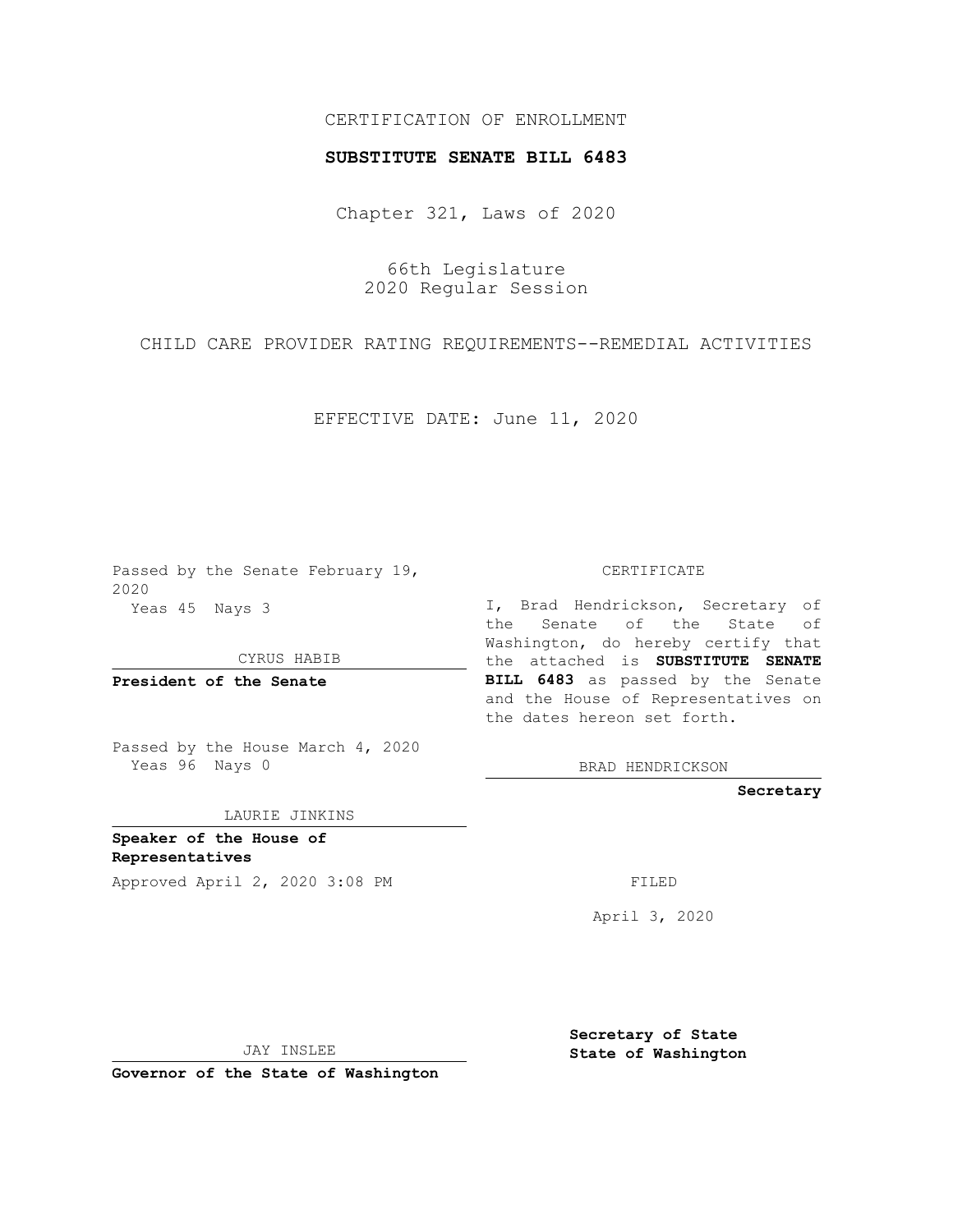## **SUBSTITUTE SENATE BILL 6483**

Passed Legislature - 2020 Regular Session

**State of Washington 66th Legislature 2020 Regular Session**

**By** Senate Early Learning & K-12 Education (originally sponsored by Senators Wilson, C. and Nguyen; by request of Department of Children, Youth, and Families)

READ FIRST TIME 02/07/20.

1 AN ACT Relating to rating requirements for child care providers; 2 amending RCW 43.216.515; reenacting and amending RCW 43.216.135; and 3 amending 2019 c 369 s 6 (uncodified).

4 BE IT ENACTED BY THE LEGISLATURE OF THE STATE OF WASHINGTON:

5 **Sec. 1.** RCW 43.216.515 and 2019 c 369 s 3 are each amended to read as follows:6

 (1) Approved early childhood education and assistance programs shall receive state-funded support through the department. Public or private organizations including, but not limited to, school districts, educational service districts, community and technical colleges, local governments, or nonprofit organizations, are eligible to participate as providers of the state early childhood education 13 and assistance program.

 (2) Funds obtained by providers through voluntary grants or contributions from individuals, agencies, corporations, or organizations may be used to expand or enhance preschool programs so long as program standards established by the department are 18 maintained.

19 (3) Persons applying to conduct the early childhood education and 20 assistance program shall identify targeted groups and the number of 21 children to be served, program components, the qualifications of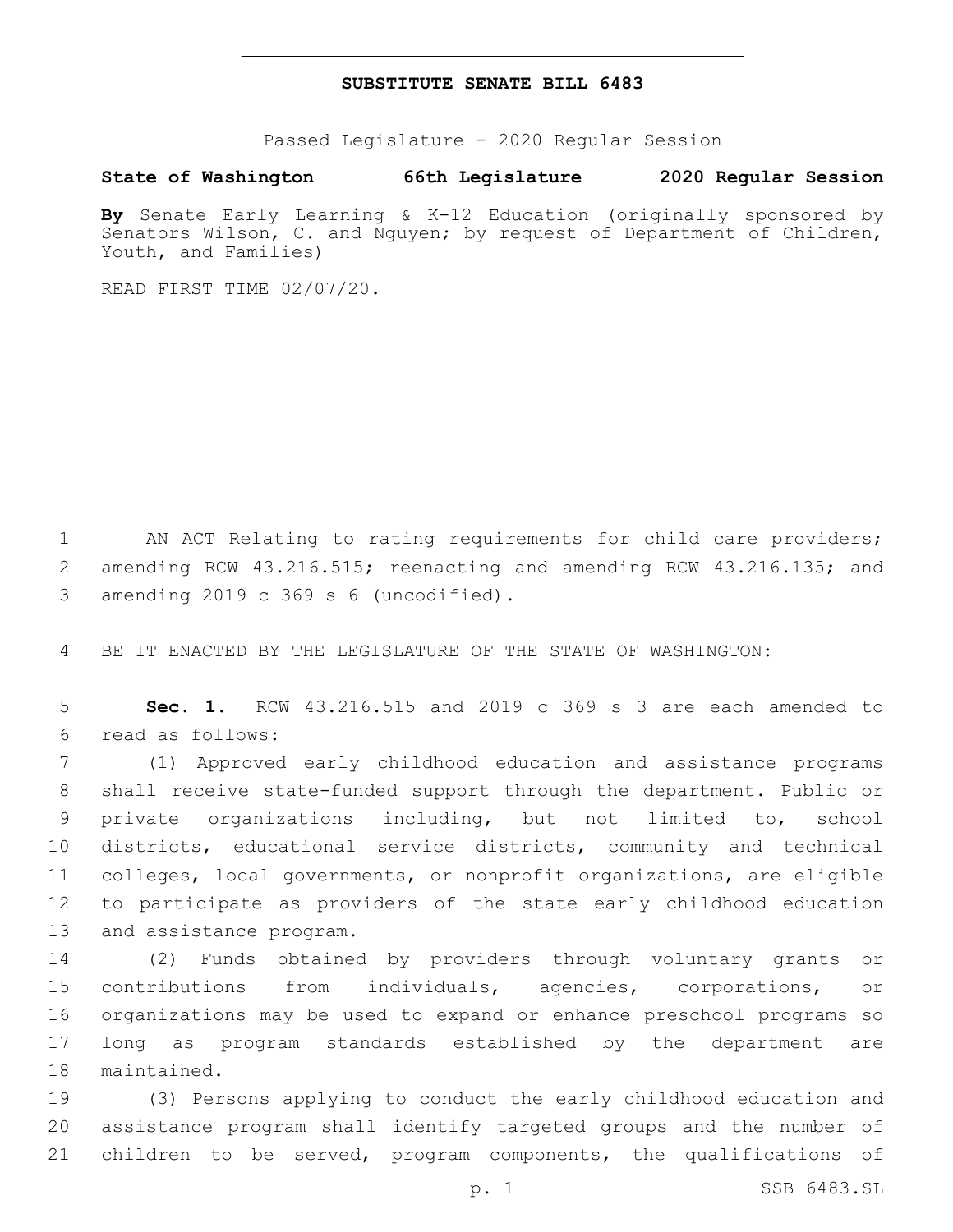instructional and special staff, the source and amount of grants or contributions from sources other than state funds, facilities and equipment support, and transportation and personal care arrangements.

 (4) A new early childhood education and assistance program provider must complete the requirements in this subsection to be eligible to receive state-funded support under the early childhood 7 education and assistance program:

 (a) Enroll in the early achievers program within thirty days of the start date of the early childhood education and assistance 10 program contract;

 (b)(i) Except as provided in (b)(ii) of this subsection, rate at a level 4 or 5 in the early achievers program within twenty-four months of enrollment. If an early childhood education and assistance program provider rates below a level 4 within twenty-four months of enrollment, the provider must complete remedial activities with the 16 department, and must rate at or request to be rated at a level 4 or 5 17 within ((six)) twelve months of beginning remedial activities.

 (ii) Licensed or certified child care centers and homes that administer an early childhood education and assistance program shall rate at a level 4 or 5 in the early achievers program within twenty- four months of the start date of the early childhood education and assistance program contract. If an early childhood education and assistance program provider rates below a level 4 within twenty-four months, the provider must complete remedial activities with the 25 department, and must rate at or request to be rated at a level 4 or 5 26 within ((six)) twelve months of beginning remedial activities.

 (5)(a) If an early childhood education and assistance program provider has successfully completed all of the required early achievers program activities and is waiting to be rated by the deadline provided in this section, the provider may continue to participate in the early achievers program as an approved early childhood education and assistance program provider and receive state subsidy pending the successful completion of a level 4 or 5 rating.

 (b) To avoid disruption, the department may allow for early childhood education and assistance program providers who have rated 36 below a level 4 after completion of the  $((six))$  twelve-month remedial period to continue to provide services until the current school year 38 is finished.

 (c)(i) If the early childhood education and assistance program 40 provider described under subsection (4)(b)(i) or (ii) of this section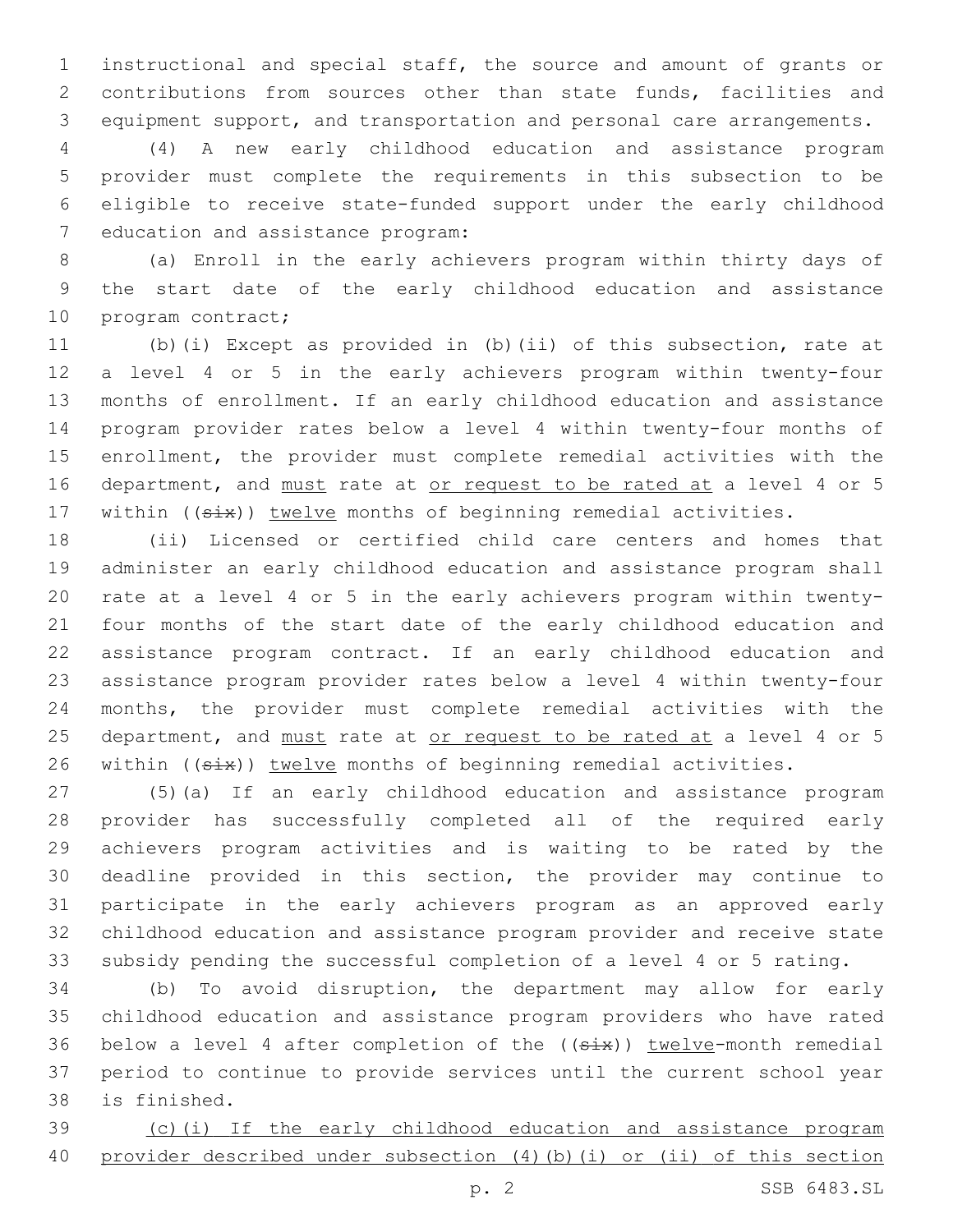does not rate or request to be rated at a level 4 or 5 following the remedial period, the provider is not eligible to receive state-funded support under the early childhood education and assistance program under this section.4

 (ii) If the early childhood education and assistance program provider described under subsection (4)(b)(i) or (ii) of this section does not rate at a level 4 or 5 when the rating is released following the remedial period, the provider is not eligible to receive state- funded support under the early childhood education and assistance 10 program under this section.

 (6)(a) When an early childhood education and assistance program in good standing changes classroom locations to a comparable or improved space within the same facility, a rerating is not required outside of the regular rerating and renewal cycle.

 (b) When an early childhood education and assistance program in good standing moves to a new facility, the provider must notify the department of the move within six months of changing locations in order to retain their existing rating. The early achievers program must conduct an observational visit to ensure the new classroom space is of comparable or improved environmental quality. If a provider fails to notify the department within six months of a move, the early achievers rating must be changed from the posted rated level to "Participating, Not Yet Rated" and the provider will cease to receive tiered reimbursement incentives until a new rating is completed.

 (7) The department shall collect data periodically to determine the demand for full-day programming for early childhood education and assistance program providers. The department shall analyze this demand by geographic region and shall include the findings in the 29 annual report required under RCW 43.216.089.

 (8) The department shall develop multiple pathways for licensed or certified child care centers and homes to administer an early childhood education and assistance program. The pathways shall include an accommodation for these providers to rate at a level 4 or 5 in the early achievers program according to the timelines and standards established in subsection (4)(b)(ii) of this section. The department must consider using the intermediate level that is between level 3 and level 4 as described in RCW 43.216.085, incentives, and front-end funding in order to encourage providers to participate in 39 the pathway.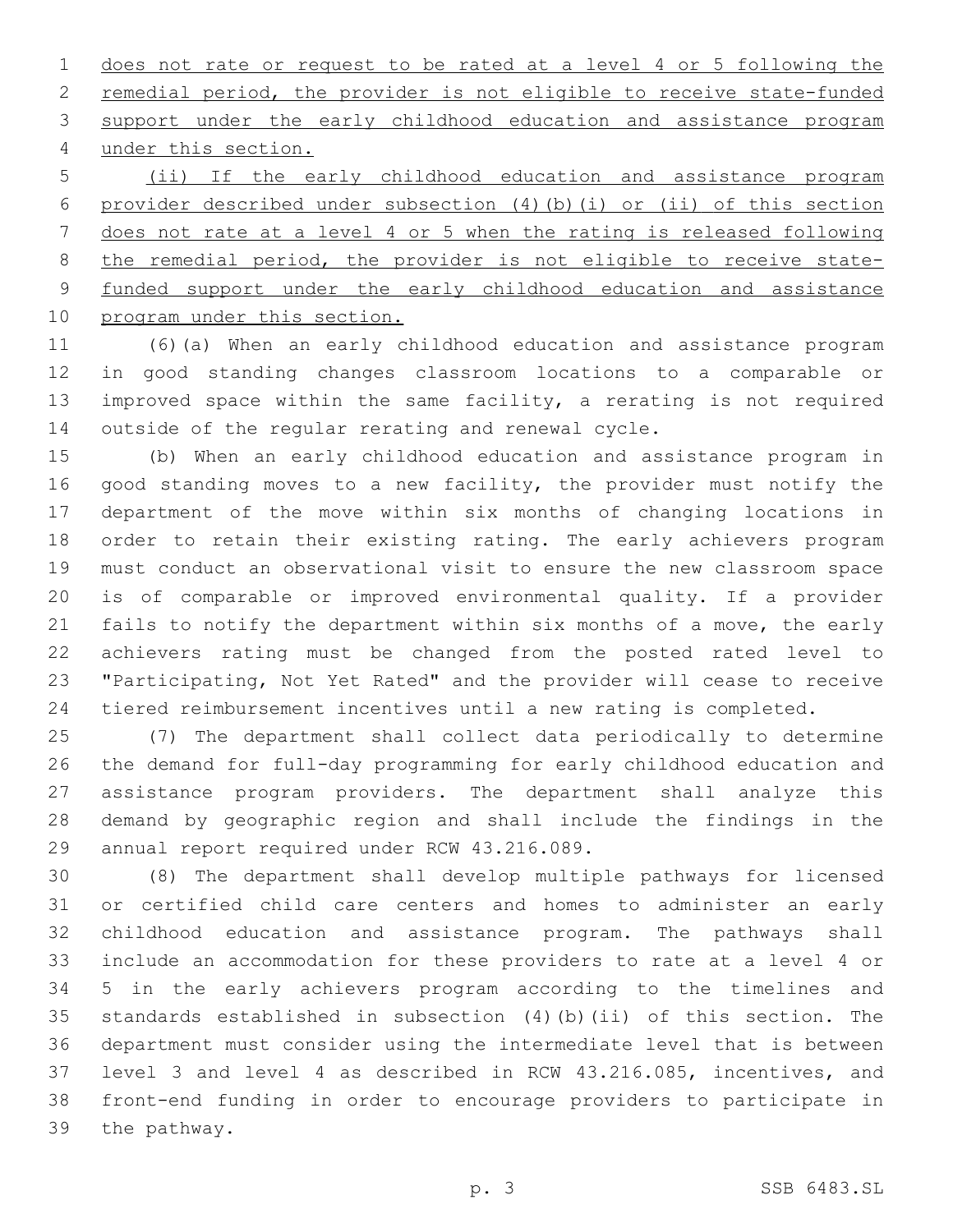**Sec. 2.** RCW 43.216.135 and 2019 c 406 s 70 and 2019 c 369 s 4 are each reenacted and amended to read as follows:2

 (1) The department shall establish and implement policies in the working connections child care program to promote stability and quality of care for children from low-income households. These policies shall focus on supporting school readiness for young learners. Policies for the expenditure of funds constituting the working connections child care program must be consistent with the outcome measures established by the department and the standards established in this section intended to promote stability, quality, and continuity of early care and education programming.

 (2) As recommended by Public Law 113-186, authorizations for the working connections child care subsidy shall be effective for twelve months beginning July 1, 2016, unless an earlier date is provided in 15 the omnibus appropriations act.

 (3) Existing child care providers serving nonschool-age children and receiving state subsidy payments must complete the following requirements to be eligible for a state subsidy under this section:

(a) Enroll in the early achievers program by August 1, 2016;

 (b) Complete level 2 activities in the early achievers program by 21 August 1, 2017; and

 (c) Rate or request to be rated at a level 3 or higher in the early achievers program by December 31, 2019. If a child care provider does not rate at or request to be rated at a level 3 by 25 December 31, 2019, the provider ((is no longer eligible to receive state subsidy. If the provider rates below a level 3 when the rating 27 is released, the provider)) must complete remedial activities with the department, and must rate at or request to be rated at a level 3 29 or higher no later than December 30, 2020.

 (4) A new child care provider serving nonschool-age children and receiving state subsidy payments must complete the following activities to be eligible to receive a state subsidy under this 33 section:

 (a) Enroll in the early achievers program within thirty days of 35 receiving the initial state subsidy payment;

 (b) Complete level 2 activities in the early achievers program 37 within twelve months of enrollment; and

 (c) Rate or request to be rated at a level 3 or higher in the early achievers program within thirty months of enrollment. If a child care provider does not rate or request to be rated at a level 3

p. 4 SSB 6483.SL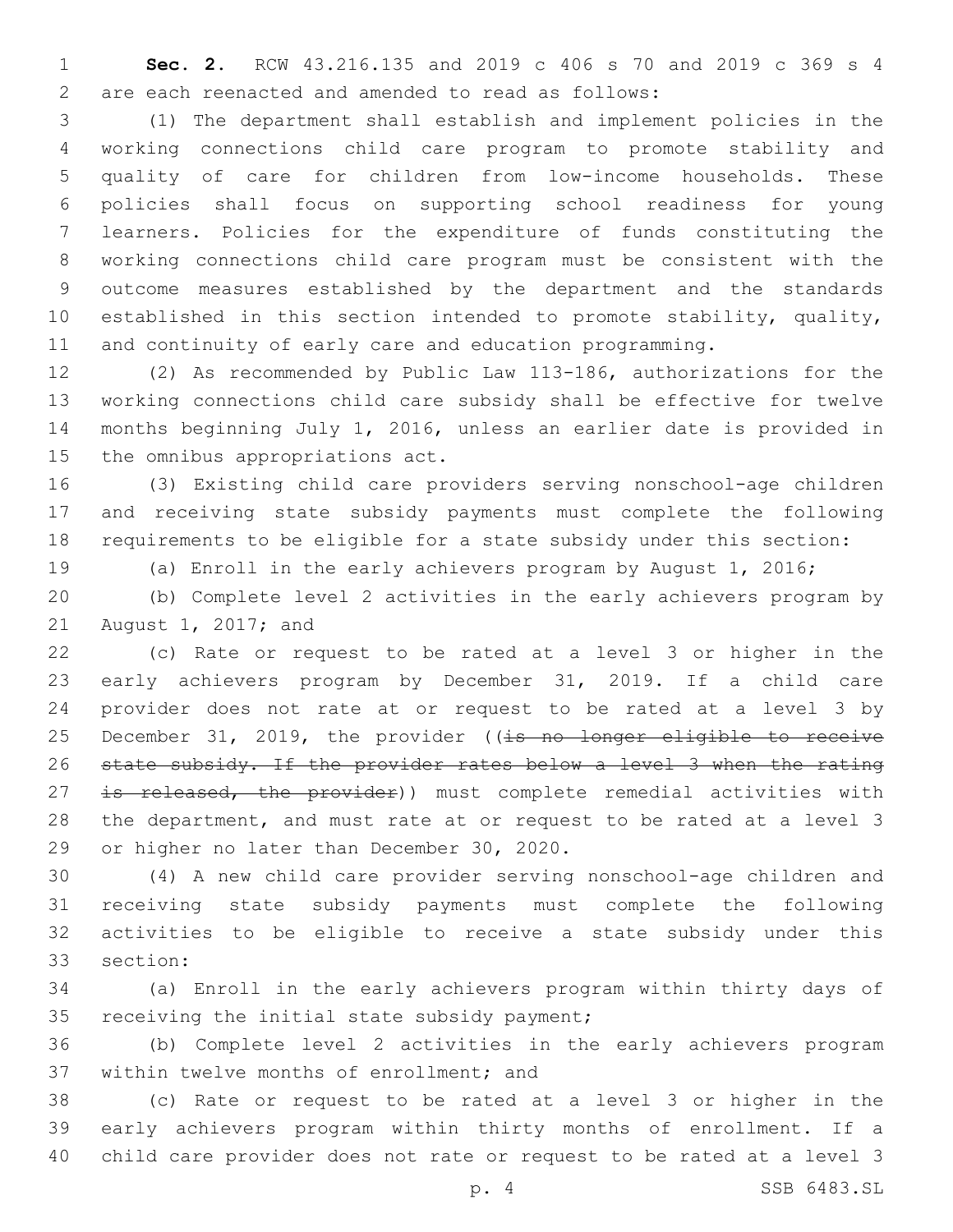within thirty months from enrollment into the early achievers 2 program, the provider ((is no longer eligible to receive state subsidy. If the provider rates below a level 3 when the rating is 4 released, the provider)) must complete remedial activities with the department, and rate or request to be rated at a level 3 or higher within twelve months of beginning remedial activities.

 (5) If a child care provider does not rate or request to be rated at a level 3 or higher following the remedial period, the provider is no longer eligible to receive state subsidy under this section. If a child care provider does not rate at a level 3 or higher when the rating is released following the remedial period, the provider is no longer eligible to receive state subsidy under this section.

 (6) If a child care provider serving nonschool-age children and receiving state subsidy payments has successfully completed all level 2 activities and is waiting to be rated by the deadline provided in this section, the provider may continue to receive a state subsidy pending the successful completion of the level 3 rating activity.

 (7) The department shall implement tiered reimbursement for early achievers program participants in the working connections child care 20 program rating at level  $3, 4,$  or  $5.20$ 

 (8) The department shall account for a child care copayment collected by the provider from the family for each contracted slot 23 and establish the copayment fee by rule.

 (9)(a) The department shall establish and implement policies in the working connections child care program to allow eligibility for 26 families with children who:

27 (i) In the last six months have:

 (A) Received child protective services as defined and used by 29 chapters 26.44 and 74.13 RCW;

 (B) Received child welfare services as defined and used by 31 chapter 74.13 RCW; or

 (C) Received services through a family assessment response as 33 defined and used by chapter 26.44 RCW;

 (ii) Have been referred for child care as part of the family's 35 case management as defined by RCW 74.13.020; and

(iii) Are residing with a biological parent or guardian.

 (b) Children who are eligible for working connections child care pursuant to this subsection do not have to keep receiving services identified in this subsection to maintain twelve-month authorization. The department of social and health services' involvement with the

p. 5 SSB 6483.SL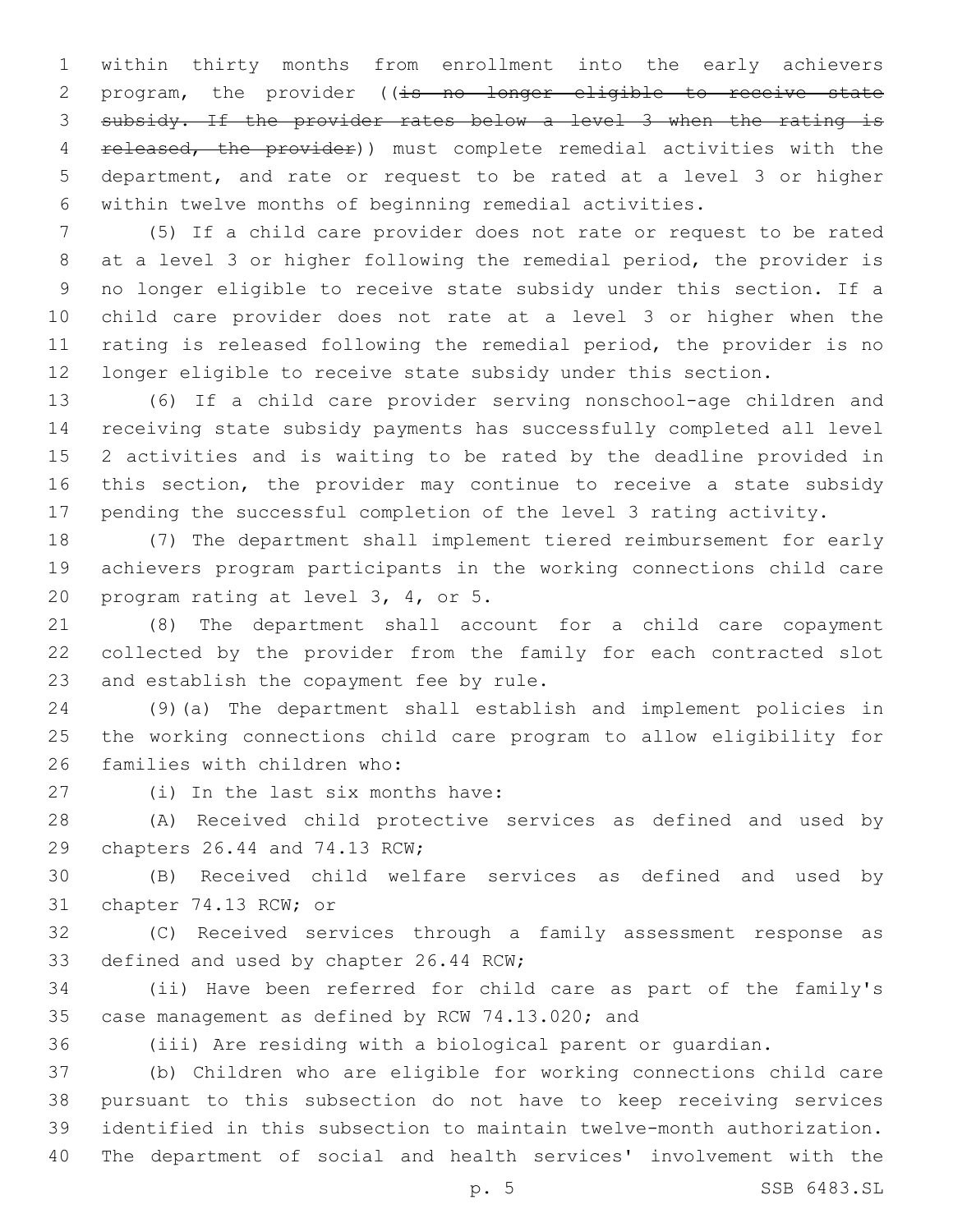family referred for working connections child care ends when the family's child protective services, child welfare services, or family 3 assessment response case is closed.

 (10)(a) Beginning August 1, 2020, the department may not require an applicant or consumer to meet work requirements as a condition of receiving working connections child care benefits when the applicant 7 or consumer is:

8 (i) A single parent;

 (ii) A full-time student of a community, technical, or tribal 10 college; and

 (iii) Pursuing vocational education that leads to a degree or certificate in a specific occupation, not to result in a bachelor's 13 or advanced degree.

 (b) An applicant or consumer is a full-time student for the purposes of this subsection if he or she meets the college's definition of a full-time student. The student must maintain passing grades and be in good standing pursuant to college attendance 18 requirements.

 (c) Nothing in this subsection is intended to change how applicants or consumers are prioritized when applicants or consumers are placed on a wait list for working connections child care 22 benefits.

 **Sec. 3.** 2019 c 369 s 6 (uncodified) is amended to read as 24 follows:

 (1) Subject to the availability of amounts appropriated for this specific purpose, the department of children, youth, and families must deliver a progress report to the governor and the legislature by 28 ( $(\text{July})$ ) September 1, 2020, and a final report by July 1, 2021, that includes:29

 (a) An analysis of consumer income and copay requirements in the working connections child care program and recommendations for mitigating the "cliff effect" for child care subsidy consumers. 33 Recommendations must consider:

 (i) How to further develop and implement a sliding scale or tiered reimbursement and phase-out model that works for both consumers and providers and provides incentives for quality child 37 care across communities;